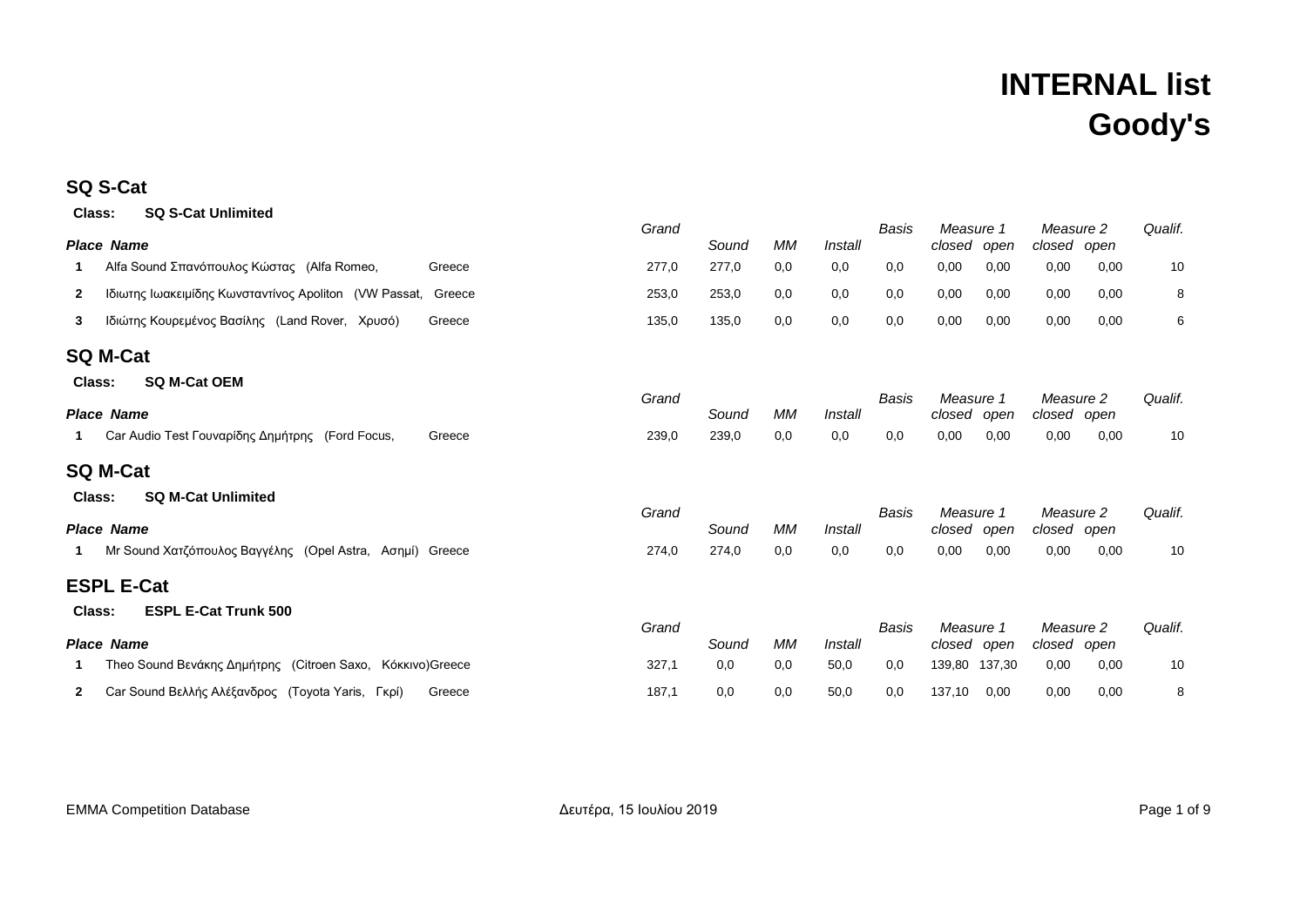### **ESPL E-Cat**

| <b>ESPL E-Cat Trunk 1500</b><br>Class:                                     | Grand |       |     |         | Basis | Measure 1                | Measure 2                | Qualif. |
|----------------------------------------------------------------------------|-------|-------|-----|---------|-------|--------------------------|--------------------------|---------|
| <b>Place Name</b>                                                          |       | Sound | МM  | Install |       | closed open              | closed open              |         |
| Car Sound Κουλουμπής Γιώργος (Seat Leon, Γκρί)<br>Greece                   | 327,4 | 0,0   | 0,0 | 50,0    | 0,0   | 139,00 138,40            | 0,00<br>0,00             | 10      |
| <b>ESPL E-Cat</b>                                                          |       |       |     |         |       |                          |                          |         |
| <b>ESPL E-Cat T2W</b><br>Class:                                            |       |       |     |         |       |                          |                          |         |
| <b>Place Name</b>                                                          | Grand | Sound | МM  | Install | Basis | Measure 1<br>closed open | Measure 2<br>closed open | Qualif. |
| Ραδιοτεχνική Κουβεδάκης Ιακωβίδης Σάββας (VW Golf, Greece                  | 333,2 | 0,0   | 0,0 | 50,0    | 0,0   | 143,50 139,70            | 0,00<br>0,00             | 10      |
| Music Power Καναβού Ασημίνα (Ford Fiesta, Ασημί)<br>$\mathbf{2}$<br>Greece | 329,4 | 0,0   | 0,0 | 50,0    | 0,0   | 141,10 138,30            | 0,00<br>0,00             | 8       |
| <b>ESPL E-Cat</b>                                                          |       |       |     |         |       |                          |                          |         |
| <b>ESPL E-Cat T3W</b><br>Class:                                            |       |       |     |         |       |                          |                          |         |
| <b>Place Name</b>                                                          | Grand | Sound | МM  | Install | Basis | Measure 1<br>closed open | Measure 2<br>closed open | Qualif. |
| Music Power Βρυώνης Κώστας (VW Golf, Λευκό)<br>Greece<br>1                 | 340,3 | 0,0   | 0,0 | 50,0    | 0,0   | 146,60 143,70            | 0,00<br>0,00             | 10      |
| Ιδιώτης Κυριακούλης Ανδρέας (Seat Ibiza, Μαύρο)<br>$\mathbf{2}$<br>Greece  | 327,8 | 0,0   | 0,0 | 50,0    | 0,0   | 140,30 137,50            | 0,00<br>0,00             | 8       |
| <b>ESPL E-Cat</b>                                                          |       |       |     |         |       |                          |                          |         |
| <b>ESPL E-Cat T4W</b><br>Class:                                            |       |       |     |         |       |                          |                          |         |
| <b>Place Name</b>                                                          | Grand | Sound | МM  | Install | Basis | Measure 1<br>closed open | Measure 2<br>closed open | Qualif. |
| Tsiaras Team Μπάκας Κώστας (Peugeot 206,<br>Μπλέ)<br>Greece                | 332,3 | 0,0   | 0,0 | 50,0    | 0,0   | 141,80 140,50            | 0,00<br>0,00             | 10      |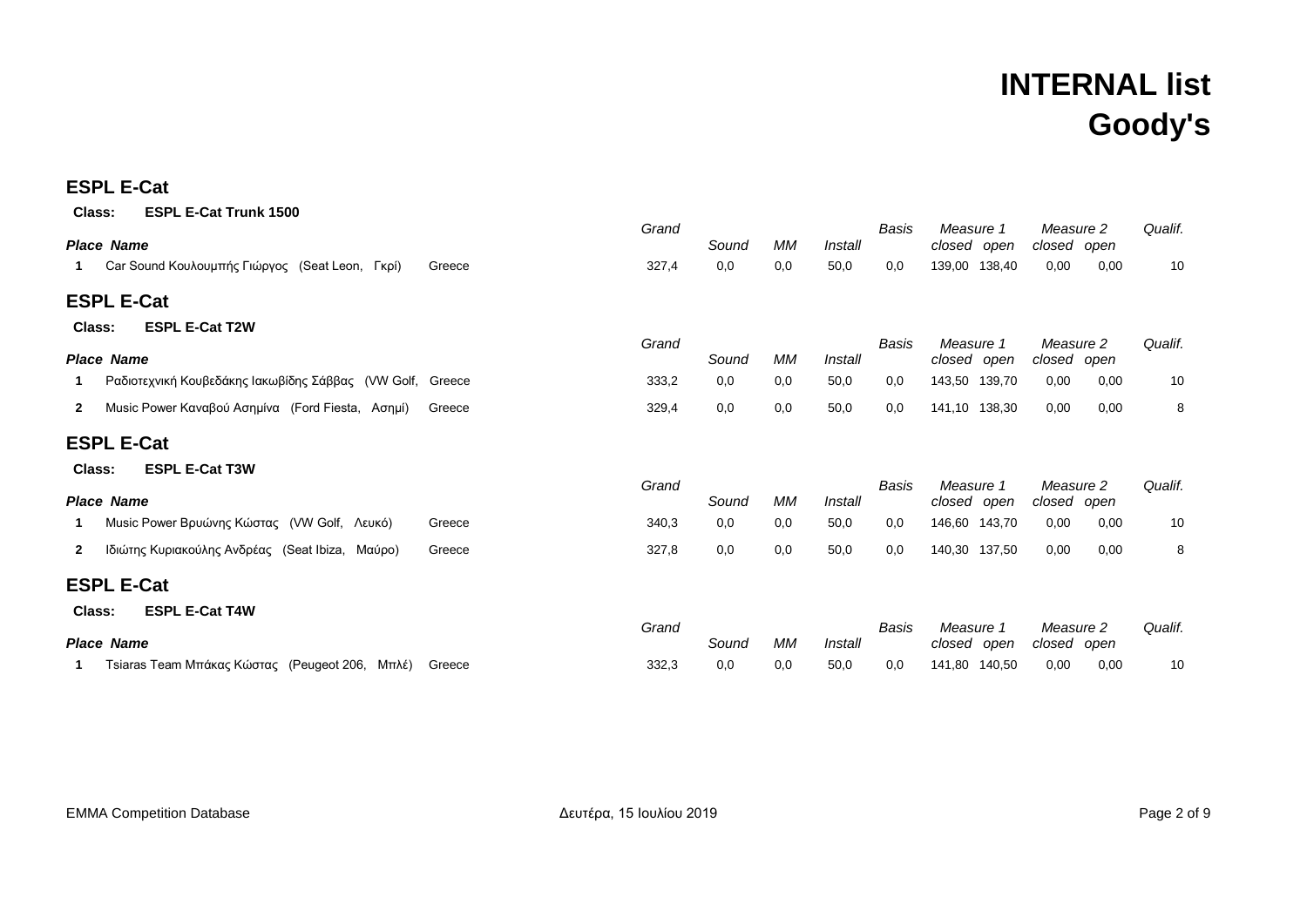### **ESPL E-Cat**

| <b>ESPL E-Cat T-Unl</b><br>Class:                              |        | Grand |       |     |         | Basis | Measure 1                |        | Measure 2                |      | Qualif. |
|----------------------------------------------------------------|--------|-------|-------|-----|---------|-------|--------------------------|--------|--------------------------|------|---------|
| <b>Place Name</b>                                              |        |       | Sound | МM  | Install |       | closed open              |        | closed open              |      |         |
| Team Performance Χατζής Σπύρος (VW Golf, Μαύρο) Greece         |        | 334,7 | 0,0   | 0,0 | 50,0    | 0,0   | 143,50 141,20            |        | 0,00                     | 0,00 | 10      |
| <b>ESPL E-Cat</b>                                              |        |       |       |     |         |       |                          |        |                          |      |         |
| <b>ESPL E-Cat Compact 4</b><br>Class:                          |        |       |       |     |         |       |                          |        |                          |      |         |
| <b>Place Name</b>                                              |        | Grand | Sound | МM  | Install | Basis | Measure 1<br>closed open |        | Measure 2<br>closed open |      | Qualif. |
| Team Nikolaidis Sound Καρράς Θανάσης (Smart 450,               | Greece | 332,4 | 0,0   | 0,0 | 50,0    | 0,0   | 144,40 138,00            |        | 0,00                     | 0,00 | 10      |
| LSD Σιμιτζής Φάνης (Smart, Ασημί)<br>2                         | Greece | 326,0 | 0,0   | 0,0 | 50,0    | 0,0   | 140,00                   | 136,00 | 0,00                     | 0.00 | 8       |
| <b>ESPL E-Cat</b>                                              |        |       |       |     |         |       |                          |        |                          |      |         |
| <b>ESPL E-Cat Compact Unl</b><br>Class:                        |        |       |       |     |         |       |                          |        |                          |      |         |
| <b>Place Name</b>                                              |        | Grand | Sound | МM  | Install | Basis | Measure 1<br>closed open |        | Measure 2<br>closed open |      | Qualif. |
| LSD Αναστασίου Δημήτρης (Smart, Μαύρο)                         | Greece | 344,0 | 0,0   | 0,0 | 50,0    | 0,0   | 150,50 143,50            |        | 0,00                     | 0,00 | 10      |
| Source Sound Zeus (Smart, Λευκό)<br>2                          | Greece | 343,7 | 0,0   | 0,0 | 50,0    | 0,0   | 148,20 145,50            |        | 0,00                     | 0,00 | 8       |
| <b>ESPL E-Cat</b>                                              |        |       |       |     |         |       |                          |        |                          |      |         |
| <b>ESPL E-Cat R Unl</b><br>Class:                              |        |       |       |     |         |       |                          |        |                          |      |         |
| <b>Place Name</b>                                              |        | Grand | Sound | МM  | Install | Basis | Measure 1<br>closed open |        | Measure 2<br>closed open |      | Qualif. |
| Team Performance Βλάχος Βασίλης (Renault Megane, )Greece<br>1. |        | 339,7 | 0,0   | 0,0 | 50,0    | 0,0   | 146,80                   | 142,90 | 0,00                     | 0,00 | 10      |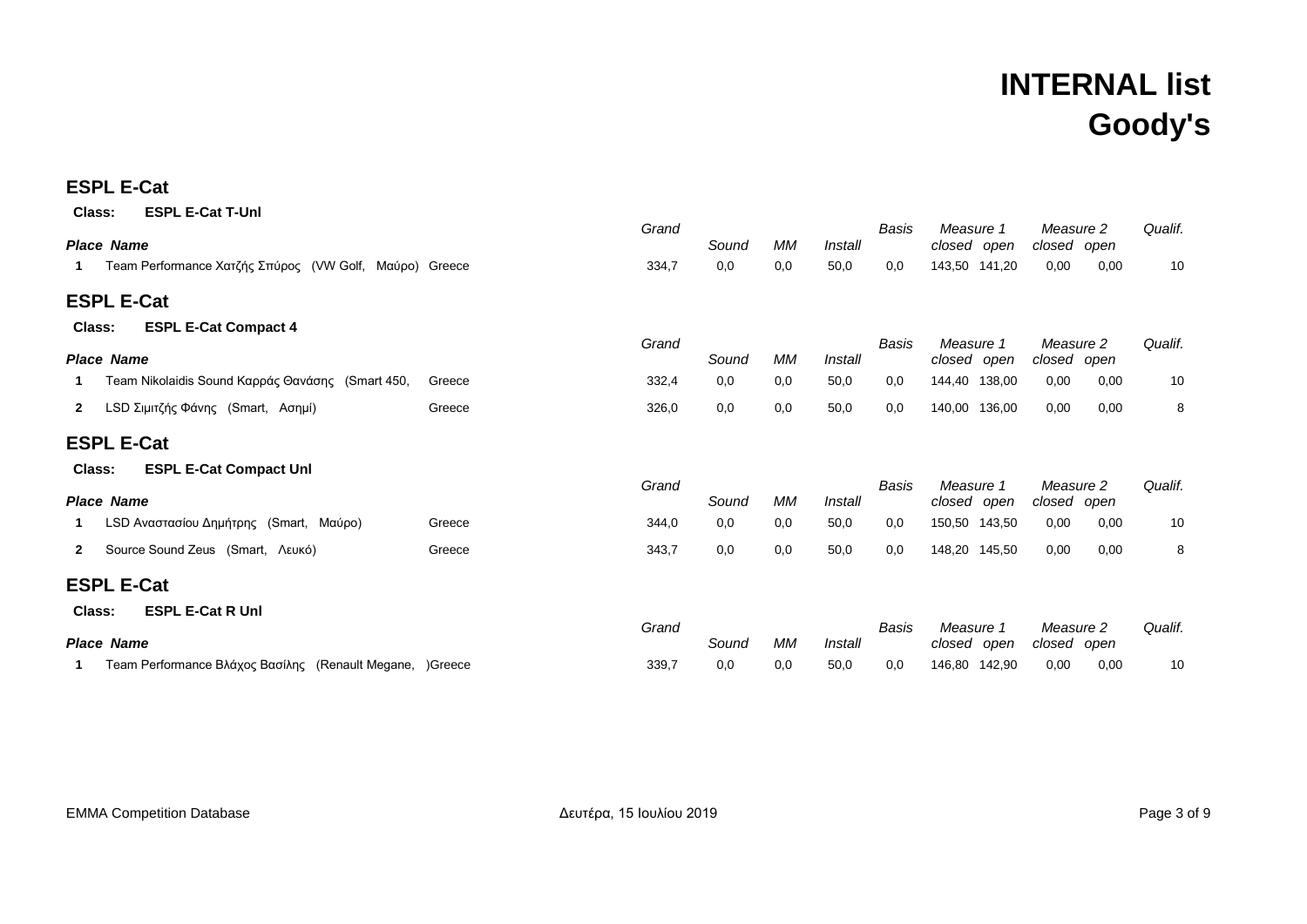### **ESPL E-Cat**

| <b>ESPL E-Cat Wall 8</b><br>Class:                                           |       |       |           |         |       |                          |      |                          |         |
|------------------------------------------------------------------------------|-------|-------|-----------|---------|-------|--------------------------|------|--------------------------|---------|
| <b>Place Name</b>                                                            | Grand | Sound | МM        | Install | Basis | Measure 1<br>closed open |      | Measure 2<br>closed open | Qualif. |
| Music Power Γεωργόπουλος Κώστας (VW Golf, Μαύρο)Greece<br>-1                 | 354,6 | 0,0   | 0,0       | 50,0    | 0,0   | 154,60 150,00            | 0,00 | 0,00                     | 10      |
| LSD Γουσούλης Δημήτρης (Fiat 500, Κόκκινο)<br>Greece<br>$\mathbf{2}$         | 350,2 | 0,0   | 0,0       | 50,0    | 0,0   | 151,00 149,20            | 0,00 | 0,00                     | 8       |
| <b>ESPL E-Cat</b>                                                            |       |       |           |         |       |                          |      |                          |         |
| <b>ESPL E-Cat Wall 12</b><br>Class:                                          |       |       |           |         |       |                          |      |                          |         |
| <b>Place Name</b>                                                            | Grand | Sound | <b>MM</b> | Install | Basis | Measure 1<br>closed open |      | Measure 2<br>closed open | Qualif. |
| Team Performance Hunter Aκης (Nissan Sunny, Λευκό) Greece<br>-1              | 357,7 | 0,0   | 0,0       | 50,0    | 0,0   | 155,60 152,10            | 0,00 | 0,00                     | 10      |
| Tsiaras Sound Εβρότο Νίκος (Renault Clio, Κόκκινο)<br>$\mathbf{2}$<br>Greece | 355,2 | 0,0   | 0,0       | 48,0    | 0,0   | 156,40 150,80            | 0,00 | 0,00                     | 8       |
| <b>ESPL E-Cat</b>                                                            |       |       |           |         |       |                          |      |                          |         |
| <b>ESPL E-Cat Wall Unl</b><br>Class:                                         |       |       |           |         |       |                          |      |                          |         |
| <b>Place Name</b>                                                            | Grand | Sound | МM        | Install | Basis | Measure 1<br>closed open |      | Measure 2<br>closed open | Qualif. |
| LSD Kosmos FM DEMO CAR (Ford Fiesta, Λευκό)<br>Greece<br>-1                  | 351,7 | 0,0   | 0,0       | 50,0    | 0,0   | 152,30 149,40            | 0,00 | 0,00                     | 10      |
| LSD Βρανάς Θεολόγος (Seat Ibiza, Μπλέ)<br>$\mathbf{2}$<br>Greece             | 350,1 | 0,0   | 0,0       | 50,0    | 0,0   | 152,20 147,90            | 0,00 | 0,00                     | 8       |
| Tiaras Team Τσελέπης Θεόδωρος (Opel Tigra, Μαύρο) Greece<br>3                | 348,5 | 0,0   | 0,0       | 50,0    | 0,0   | 151,80 146,70            | 0,00 | 0,00                     | 6       |
| <b>ESPL S-Cat</b>                                                            |       |       |           |         |       |                          |      |                          |         |
| <b>ESPL S-Cat King of Base Trunk</b><br>Class:                               |       |       |           |         |       |                          |      |                          |         |
| <b>Place Name</b>                                                            | Grand | Sound | <b>MM</b> | Install | Basis | Measure 1<br>closed open |      | Measure 2<br>closed open | Qualif. |
| Music Power Βρυώνης Κώστας (VW Golf, Μπλέ)<br>Greece                         | 426,6 | 0,0   | 0,0       | 0,0     | 0,0   | 426,60<br>0,00           | 0,00 | 0,00                     | 10      |

EMMA Competition Database **Acusas Acusas Acusas** Δευτέρα, 15 Ιουλίου 2019 **CALCE 1000** Page 4 of 9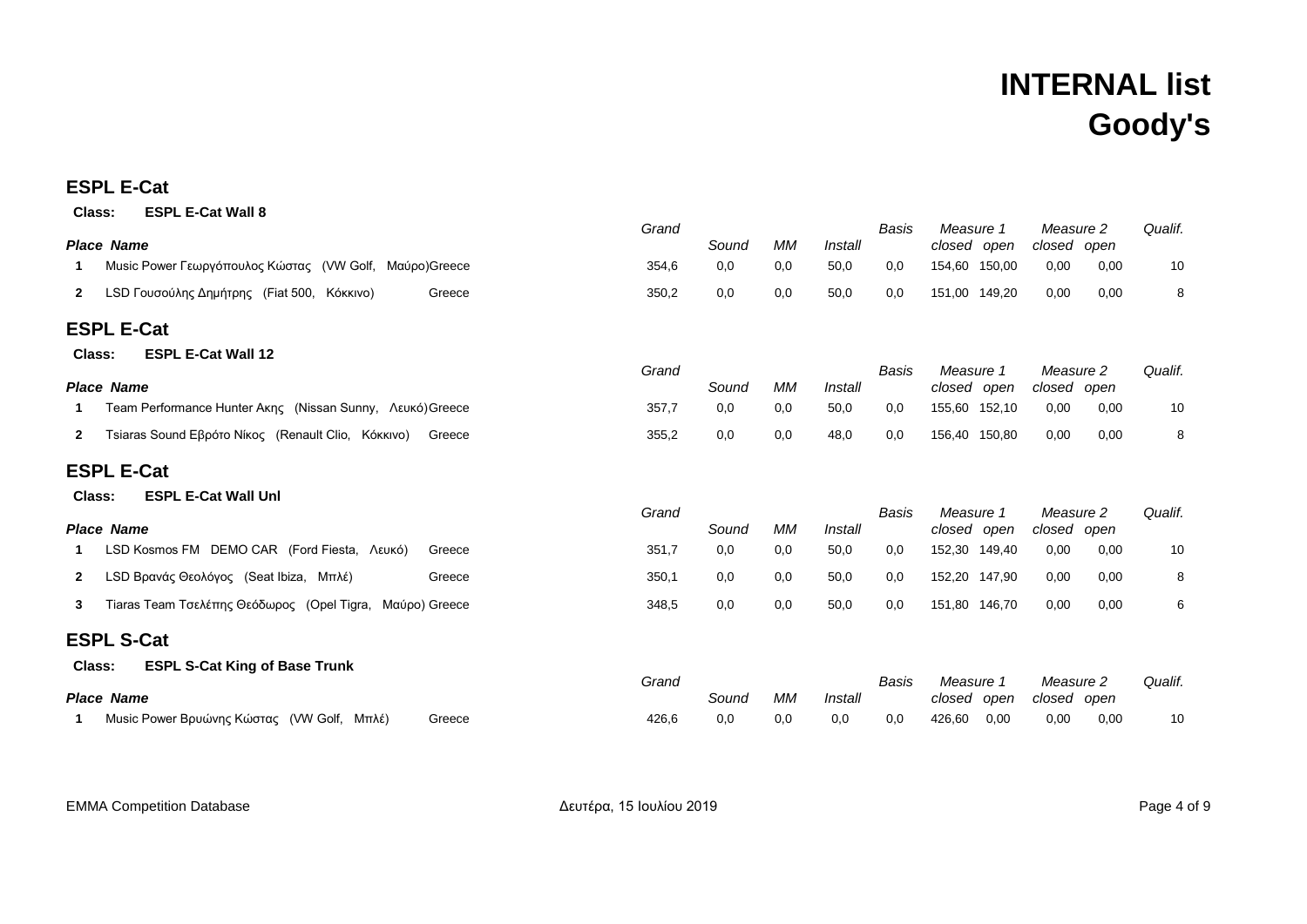### **ESPL S-Cat**

### **Class: ESPL S-Cat King of Base Wall Unl**

| viass.            | LOI L O-OGI KING OI DASC WAII ONI                            | Grand |       |     |         | Basis | Measure 1                | Measure 2                | Qualif. |
|-------------------|--------------------------------------------------------------|-------|-------|-----|---------|-------|--------------------------|--------------------------|---------|
|                   | <b>Place Name</b>                                            |       | Sound | MM  | Install |       | closed open              | closed open              |         |
|                   | Team Performance Hunter Ακης   (Nissan Sunny,   Λευκό)Greece | 458,5 | 0,0   | 0,0 | 0,0     | 0,0   | 458,50<br>0,00           | 0,00<br>0,00             | 10      |
| $\mathbf{2}$      | LSD Βρανάς Θεολόγος (Seat Ibiza, Μπλέ)<br>Greece             | 456,8 | 0,0   | 0,0 | 0,0     | 0,0   | 456,80<br>0,00           | 0,00<br>0,00             | 8       |
| 3                 | Source Sound Κουλίνιακ Βίκτωρ (Opel Astra, Μπλέ)<br>Greece   | 455,3 | 0,0   | 0,0 | 0,0     | 0,0   | 455,30<br>0,00           | 0,00<br>0,00             | 6       |
| 4                 | LSD Αναστασίου Δημήτρης (Smart, Μαύρο)<br>Greece             | 451,9 | 0,0   | 0,0 | 0,0     | 0,0   | 451,90<br>0,00           | 0,00<br>0,00             | 5       |
|                   | <b>ESPL S-Cat</b>                                            |       |       |     |         |       |                          |                          |         |
| Class:            | <b>ESPL S-Cat Outlaw Trunk Plus</b>                          |       |       |     |         |       |                          |                          |         |
|                   | <b>Place Name</b>                                            |       | Sound | MM  | Install | Basis | Measure 1<br>closed open | Measure 2<br>closed open | Qualif. |
|                   | Car Audio Experience Καρράς Κώστας (Hyundai Accent, Greece   | 301,1 | 0,0   | 0,0 | 0,0     | 0,0   | 152,90 148,20            | 0,00<br>0,00             | 10      |
| $\mathbf{2}$      | Team Experienced Παγκόσμιος (PEUGEOT 106, Ασημι) Greece      | 293,6 | 0,0   | 0,0 | 0,0     | 0,0   | 150,00 143,60            | 0,00<br>0,00             | 8       |
|                   | <b>ESPL S-Cat</b>                                            |       |       |     |         |       |                          |                          |         |
| Class:            | <b>ESPL S-Cat Outlaw Wall Unl</b>                            |       |       |     |         |       |                          |                          |         |
| <b>Place Name</b> |                                                              | Grand | Sound | МM  | Install | Basis | Measure 1<br>closed open | Measure 2<br>closed open | Qualif. |
|                   | Tsiaras Sound Κοντός   (VW Golf,   Ασημί)<br>Greece          | 307,7 | 0,0   | 0,0 | 0,0     | 0,0   | 156,10 151,60            | 0,00<br>0,00             | 10      |
| 2                 | Team Performance Γιώργος Rallye (Peugeot 106, Μαύρο)Greece   | 298,3 | 0,0   | 0,0 | 0,0     | 0,0   | 151,00 147,30            | 0,00<br>0,00             | 8       |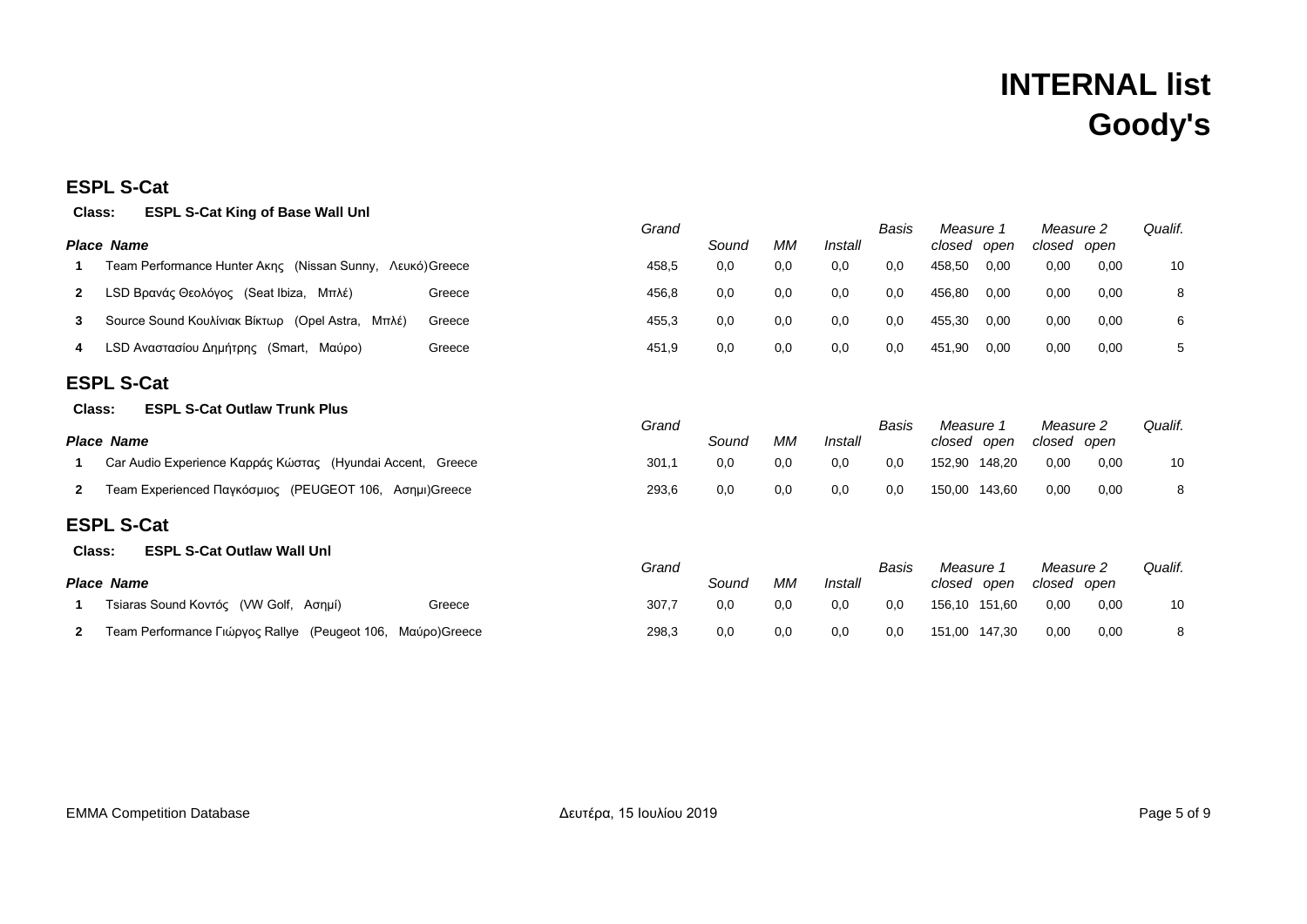### **ESPL S-Cat**

|              | <b>ESPL S-Cat Bass Boxing Trunk Unl</b><br>Class:         |        |       |       |     |         |       |                          |      |                          |      |         |
|--------------|-----------------------------------------------------------|--------|-------|-------|-----|---------|-------|--------------------------|------|--------------------------|------|---------|
|              | <b>Place Name</b>                                         |        | Grand | Sound | МM  | Install | Basis | Measure 1<br>closed open |      | Measure 2<br>closed open |      | Qualif. |
|              | Theo Sound Βενάκης Δημήτρης (Citroen Saxo, Κόκκινο)Greece |        | 135,7 | 0,0   | 0,0 | 0,0     | 0,0   | 135,70                   | 0,00 | 0,00                     | 0,00 | 10      |
|              |                                                           |        |       |       |     |         |       |                          |      |                          |      |         |
| $\mathbf{2}$ | Ραδιοτεχνική Κουβεδάκης Ιακωβίδης Σάββας (VW Golf, Greece |        | 134,3 | 0,0   | 0,0 | 0,0     | 0,0   | 134,30                   | 0,00 | 0,00                     | 0,00 | 8       |
|              | <b>ESPL S-Cat</b>                                         |        |       |       |     |         |       |                          |      |                          |      |         |
|              | <b>ESPL S-Cat Free Style 4</b><br>Class:                  |        |       |       |     |         |       |                          |      |                          |      |         |
|              |                                                           |        | Grand |       |     |         | Basis | Measure 1                |      | Measure 2                |      | Qualif. |
| Place        | Name                                                      |        |       | Sound | МM  | Install |       | closed open              |      | closed open              |      |         |
|              | Team Poniroulis Sound Γαντζούδης Χρήστος (Citroen         | Greece | 435,3 | 0,0   | 0,0 | 50,0    | 0,0   | 385,30                   | 0,00 | 0,00                     | 0,00 | 10      |
| $\mathbf{2}$ | VIP Σωτηροπούλου Μερόπη (Suzuki Swift, Κόκκινο)           | Greece | 433,4 | 0,0   | 0,0 | 50,0    | 0,0   | 383,40                   | 0,00 | 0,00                     | 0,00 | 8       |
| 3            | Ιδιώτης Κυριακούλης Ανδρέας (Seat Ibiza, Μαύρο)           | Greece | 409,1 | 0,0   | 0,0 | 50,0    | 0,0   | 359,10                   | 0,00 | 0,00                     | 0,00 | 6       |
|              | <b>ESPL S-Cat</b>                                         |        |       |       |     |         |       |                          |      |                          |      |         |
|              | <b>ESPL S-Cat Free Style 8</b><br>Class:                  |        |       |       |     |         |       |                          |      |                          |      |         |
|              |                                                           |        | Grand |       |     |         | Basis | Measure 1                |      | Measure 2                |      | Qualif. |
|              | <b>Place Name</b>                                         |        |       | Sound | МM  | Install |       | closed open              |      | closed open              |      |         |
|              | Team Nikolaidis Sound Τσίμπος Κωνσταντίνος (Smart         | Greece | 444,5 | 0,0   | 0,0 | 50,0    | 0,0   | 394,50                   | 0,00 | 0,00                     | 0,00 | 10      |
| $\mathbf{2}$ | LSD Παπαδόπουλος Δημήτρης (Smart, Λαχανί)                 | Greece | 417,5 | 0,0   | 0,0 | 48,0    | 0,0   | 369,50                   | 0,00 | 0,00                     | 0,00 | 8       |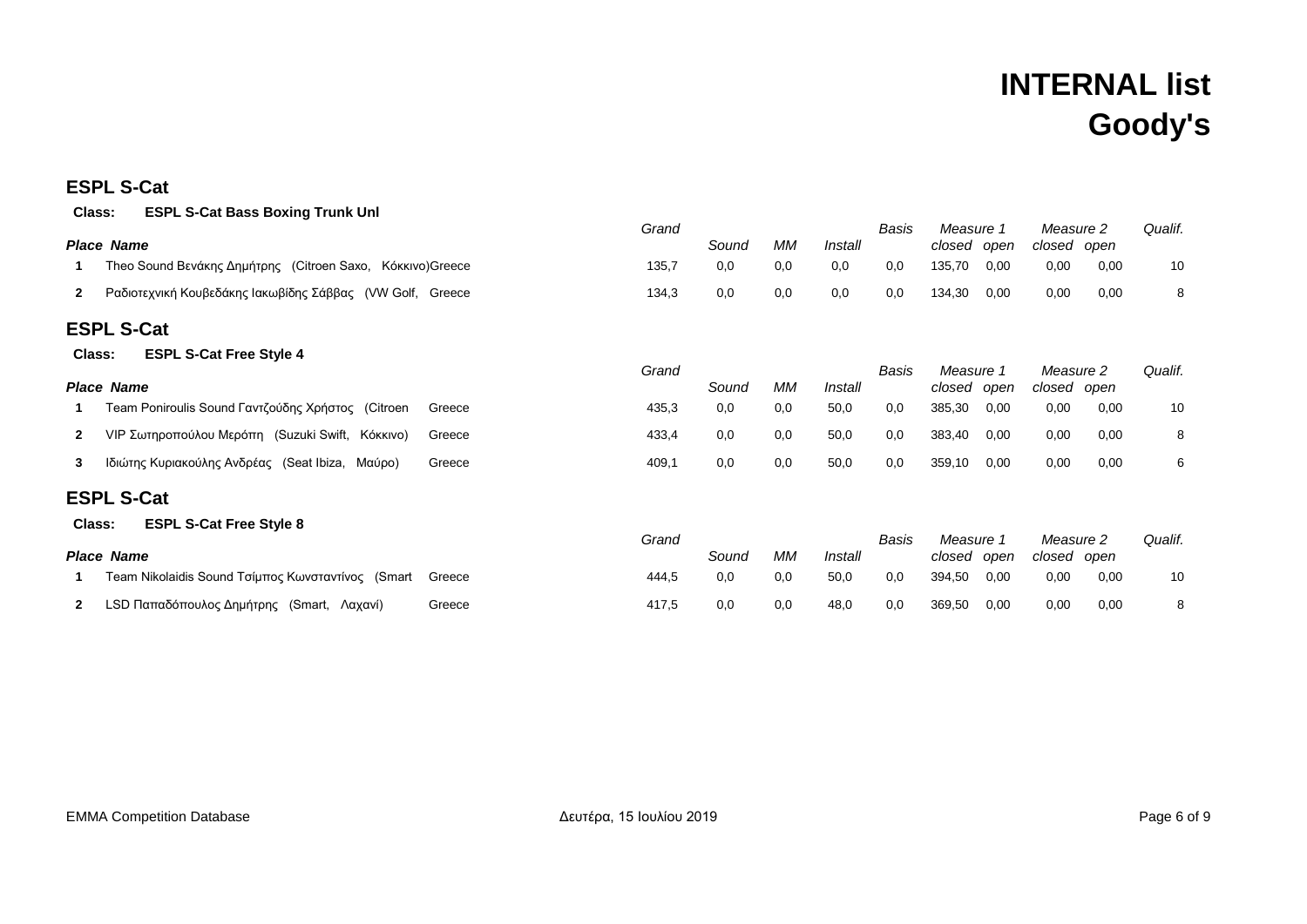#### **ESPL S-Cat**

| <b>ESPL S-Cat Free Style 12</b><br>Class:                         |        |       |       |           |         |       |                          |      |                          |      |         |
|-------------------------------------------------------------------|--------|-------|-------|-----------|---------|-------|--------------------------|------|--------------------------|------|---------|
| <b>Place Name</b>                                                 |        | Grand | Sound | <b>MM</b> | Install | Basis | Measure 1<br>closed      | open | Measure 2<br>closed open |      | Qualif. |
| Team Nikolaidis Sound Ανδρούτσος Παναγιώτης (Smart Greece<br>1    |        | 446,9 | 0,0   | 0,0       | 50,0    | 0,0   | 396,90                   | 0,00 | 0,00                     | 0,00 | 10      |
| Team Poniroulis Sound Σβεντζουρης Νεκτάριος (Opel<br>$\mathbf{2}$ | Greece | 443,3 | 0,0   | 0,0       | 50,0    | 0,0   | 393,30                   | 0,00 | 0,00                     | 0,00 | 8       |
| Music Power Γεωργόπουλος Κώστας (VW Golf, Μαύρο)Greece<br>3       |        | 417,9 | 0,0   | 0,0       | 50,0    | 0,0   | 367,90                   | 0,00 | 0,00                     | 0,00 | 6       |
| <b>ESPL S-Cat</b>                                                 |        |       |       |           |         |       |                          |      |                          |      |         |
| <b>ESPL S-Cat Free Style 16</b><br>Class:                         |        |       |       |           |         |       |                          |      |                          |      |         |
| <b>Place Name</b>                                                 |        | Grand | Sound | <b>MM</b> | Install | Basis | Measure 1<br>closed      | open | Measure 2<br>closed open |      | Qualif. |
| Team Performance Γαβράς Γιώργος (Hyundai Coupe,<br>1              | Greece | 460,3 | 0,0   | 0,0       | 50,0    | 0,0   | 410,30                   | 0,00 | 0,00                     | 0,00 | 10      |
| Music Power Βρυώνης Κώστας (Golf, )<br>$\mathbf{2}$               | Greece | 425,6 | 0,0   | 0,0       | 50,0    | 0,0   | 375,60                   | 0,00 | 0,00                     | 0.00 | 8       |
| <b>ESPL S-Cat</b>                                                 |        |       |       |           |         |       |                          |      |                          |      |         |
| <b>ESPL S-Cat Free Style Unl</b><br>Class:                        |        |       |       |           |         |       |                          |      |                          |      |         |
| Place Name                                                        |        | Grand | Sound | <b>MM</b> | Install | Basis | Measure 1<br>closed open |      | Measure 2<br>closed open |      | Qualif. |
| Team Performance Γιώργος Rallye Σιμονιάν (Peugeot<br>1            | Greece | 441,4 | 0,0   | 0,0       | 40,0    | 0,0   | 401,40                   | 0,00 | 0,00                     | 0,00 | 10      |
| <b>ESPL S-Cat</b>                                                 |        |       |       |           |         |       |                          |      |                          |      |         |
| <b>ESPL S-Cat Free Style D 4</b><br>Class:                        |        |       |       |           |         |       |                          |      |                          |      |         |
| Place Name                                                        |        | Grand | Sound | МM        | Install | Basis | Measure 1<br>closed      | open | Measure 2<br>closed open |      | Qualif. |
| Tsiaras Sound Τσαρπαλιάς Χρήστος (Smart, Μαύρο) Greece            |        | 409,4 | 0,0   | 0,0       | 40,0    | 0,0   | 369,40                   | 0,00 | 0,00                     | 0,00 | 10      |

EMMA Competition Database **Active 2019** Δευτέρα, 15 Ιουλίου 2019 **Active 2019** Page 7 of 9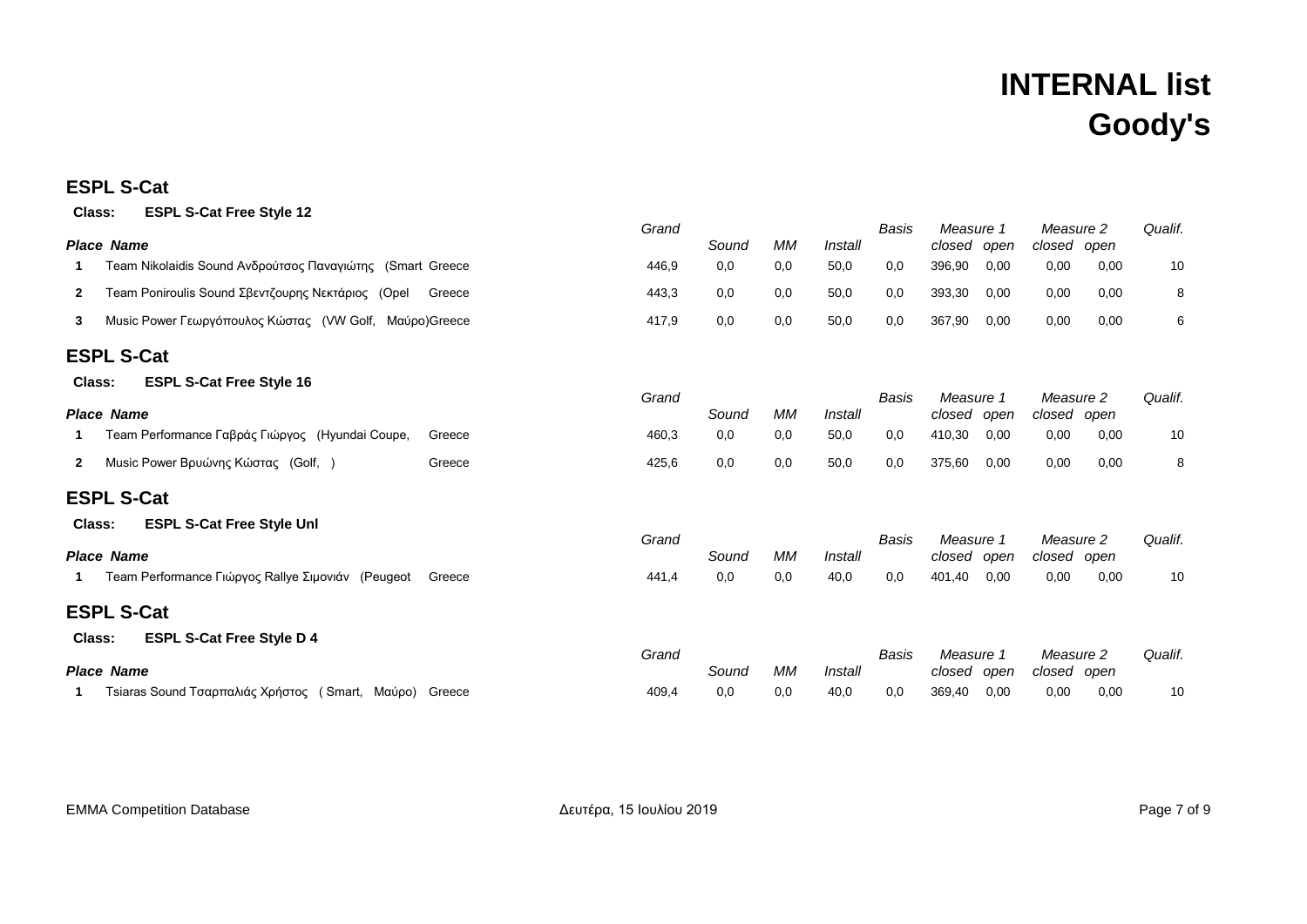#### **ESPL S-Cat**

| <b>ESPL S-Cat Free Style D 8</b><br>Class:                                  |        |       |       |           |                |       |                          |      |                          |      |         |
|-----------------------------------------------------------------------------|--------|-------|-------|-----------|----------------|-------|--------------------------|------|--------------------------|------|---------|
| <b>Place Name</b>                                                           |        | Grand | Sound | МM        | Install        | Basis | Measure 1<br>closed open |      | Measure 2<br>closed open |      | Qualif. |
| Music Power Καναβού Ασημίνα (Ford Fiesta, Ασημί)                            | Greece | 412,6 | 0,0   | 0,0       | 50,0           | 0,0   | 362,60                   | 0,00 | 0,00                     | 0,00 | 10      |
| Ιδιώτης Κουτρόπουλος Tolis Power (Huyndai Coupe,<br>$\mathbf{2}$            | Greece | 0,0   | 0,0   | 0,0       | 0,0            | 0,0   | 0,00                     | 0,00 | 0,00                     | 0,00 | 8       |
| <b>ESPL S-Cat</b>                                                           |        |       |       |           |                |       |                          |      |                          |      |         |
| <b>ESPL S-Cat Free Style Bass OEM</b><br>Class:                             |        |       |       |           |                |       |                          |      |                          |      |         |
| <b>Place Name</b>                                                           |        | Grand | Sound | МM        | Install        | Basis | Measure 1<br>closed open |      | Measure 2<br>closed open |      | Qualif. |
| Ραδιοτεχνική Κουβεδάκης Ιακωβίδης Σάββας (VW Golf 6, Greece                 |        | 525,8 | 0,0   | 0,0       | 50,0           | 0,0   | 475,80                   | 0,00 | 0,00                     | 0,00 | 10      |
| Theo Sound Ζάβρας Νίκος (Nissan Xtrail, Πράσινο)<br>$\mathbf{2}$            | Greece | 502,2 | 0,0   | 0,0       | 50,0           | 0,0   | 452,20                   | 0,00 | 0,00                     | 0,00 | 8       |
| <b>ESPL S-Cat</b>                                                           |        |       |       |           |                |       |                          |      |                          |      |         |
| <b>ESPL S-Cat King of Voice 8</b><br>Class:                                 |        |       |       |           |                |       |                          |      |                          |      |         |
| <b>Place Name</b>                                                           |        | Grand | Sound | <b>MM</b> | Install        | Basis | Measure 1<br>closed open |      | Measure 2<br>closed open |      | Qualif. |
| Team Poniroulis Sound Κουτσουπιάς Ηλίας (Smart,<br>1                        | Greece | 126,0 | 0,0   | 0,0       | 0,0            | 0,0   | 126,00                   | 0,00 | 0,00                     | 0,00 | 10      |
| Team Nikolaidis Sound Καρλατήρας Γιάννης (Smart 450, Greece<br>$\mathbf{2}$ |        | 124,3 | 0,0   | 0,0       | 0,0            | 0,0   | 124,30                   | 0,00 | 0,00                     | 0,00 | 8       |
| LSD Αναστασίου Δημήτρης (Smart, Μαύρο)<br>3                                 | Greece | 122,1 | 0,0   | 0,0       | 0,0            | 0,0   | 122,10                   | 0,00 | 0,00                     | 0,00 | 6       |
| <b>ESPL S-Cat</b>                                                           |        |       |       |           |                |       |                          |      |                          |      |         |
| <b>ESPL S-Cat King of Voice 16</b><br>Class:                                |        |       |       |           |                |       |                          |      |                          |      |         |
| <b>Place Name</b>                                                           |        | Grand | Sound | <b>MM</b> |                | Basis | Measure 1                |      | Measure 2                |      | Qualif. |
| Team Performance Γαβράς Γιώργος (Hyundai Coupe,                             | Greece | 129,2 | 0,0   | 0,0       | Install<br>0,0 | 0,0   | closed open<br>129,20    | 0,00 | closed open<br>0,00      | 0,00 | 10      |

EMMA Competition Database **Acusas Acusas Acusas** Δευτέρα, 15 Ιουλίου 2019 **CALCE 100 Δευτέρα, 15 Ιουλίου 2019 Page 8 of 9**